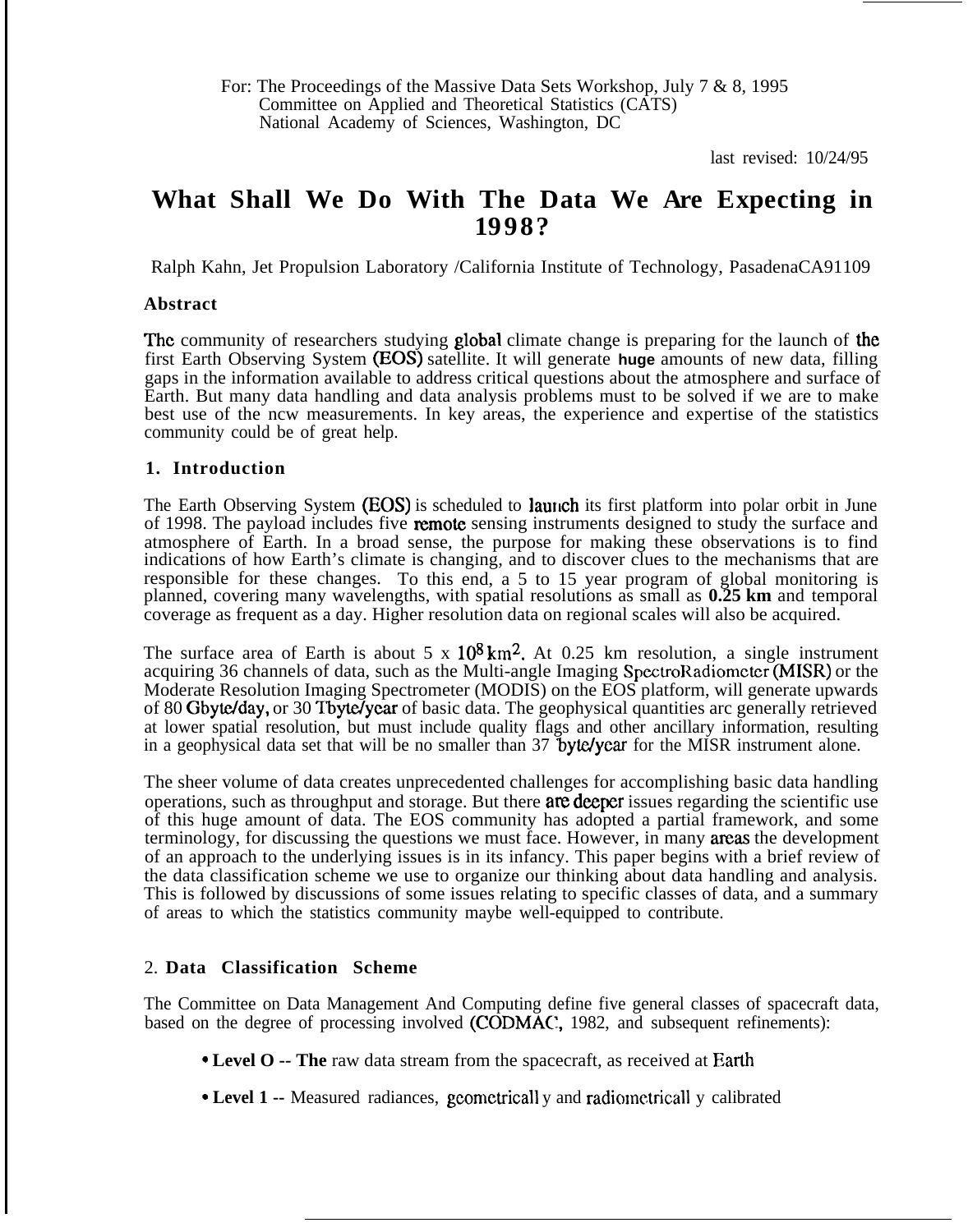• **Level** 2-- Geophysical parameters, at the highest resoluti on available

**• Level** 3-- Averaged data, providing spatially and temporally "uniform" coverage

• Level 4-- Data produced by a theoretical model, possibly with measurements as inputs

This paper focuses on Level 2 and Level 3 data, which arc the main concerns of most global change research scientists working on EOS instrument teams. Level 2 products are reported on an orbit-by-orbit basis. For a polar-orbiting satellite such as EOS, the Level 2 sampling of Earth is highly non-uniform in space and time, with coverage at high latitudes much more frequent than near the **equator.** Level 2 data is needed when accuracy at high spatial scale is more important than uniformity of coverage. These situations arise routinely for validation studies of the satellite observations, in the analysis of field campaign data, and when addressing other local- and regional-scale problems with satellite data.

The spatially and temporally uniform Level 3 data arc needed for global-scale budget calculations, and for any problem that involves deriving new quantities from two or more measurements which have different sampling characteristics. To derive a Level 3 product from Level 2 data, spatial and temporal scales must be chosen. It is to this issue that wc turn next,

# 3. **Grinning and Bidding to Create Level 3 Data**

**The** creation of Level **3** data has traditionally involved the selection of a global, 2- or 3-dimensional spatial grid, possibly a time interval as well, and "binning" the Level 2 data into the grid cells. The binning process for large data sets usually entails taking the arithmetic mean and standard deviation of all Level 2 data points falling into a grid cell, with possible trimming of outliers or of measurements flagged as "low quality" for other reasons. Typically, all points included in a grid cell average are given equal weight. Occasionally a median value will be used in place of the mean.

The leading contender for the standard EOS Level 3 grid is a rectangular-based scheme similar to one that has been used by the Earth Radiation Budget Experiment (ERBE) (Green and Wiclicki, 1995a). In the proposed implementation for EOS, the Earth is divided zonally into 1.25 degree strips (about 140 km in width). Each strip is then divided into an integral number of quadrilaterals, each approximately 140 km in length, with the origin at the Greenwich meridian. This produces a nearly-equal area grid.

A number of issues arise in using a grid of this sort for the Level 3 data. Anisotropy presents an obstacle for calculating gradients, fluxes, and other quantities based on finite differences. Some neighboring cells sham an edge whereas others share only a point, and there is no general rule as to how the contributions of each should be weighted. only zonal gradients can be calculated in a consistent way on a global scale. Even in the meridional direction, the north-south cell boundaries are aligned only along the prime meridian. Inhomogeneity presents a **second** set of problems, since the distribution of **grid** cells **varies** with latitude, and there are singularities at the poles.

A third set of issues arises from the nesting properties of these grids. Nested grids can be used to relate data sets taken at different spatial resolutions, such as data from ground-based; aircraft, balloon, and satellite instruments. It is often necessary to compare these types of data (particularly for validation work), and to use data from multiple sources to calculate new quantities. To form sub-grids at length scales below 140 km, decisions must be made as to whether the subdivisions will be equi-angular, which are unique and relatively easy to define, or equal area, which has more desirable sampling properties, but requires more complex ccl] boundaries that increase anisotropy. Performing analysis on data sets from non-nested grids introduces errors that may be significant on a global scale (Green and Wiclicki, 1995 b), and call be arbitrarily large in regions where the quantities of interest have significant gradients (Kahn ct al., 1991).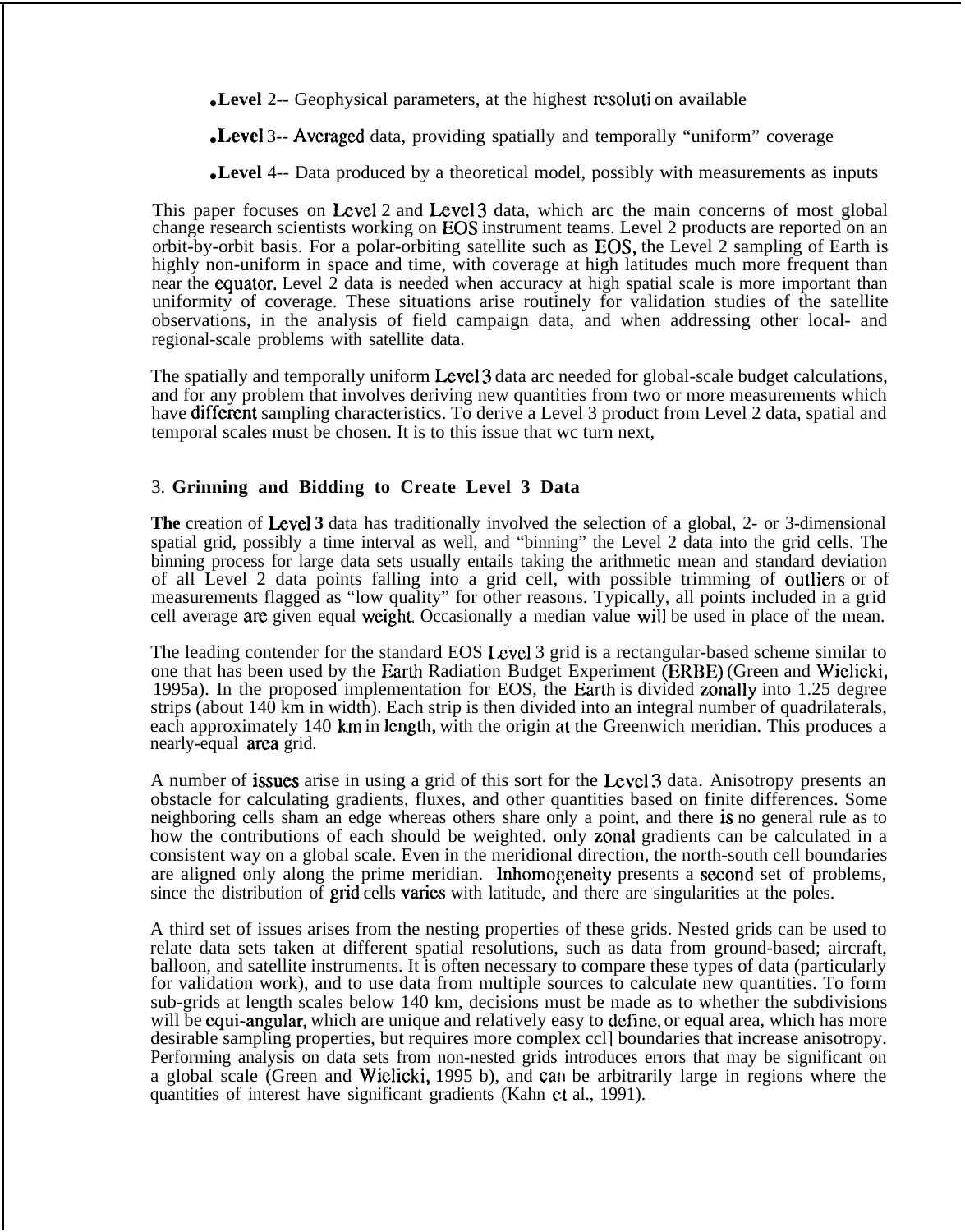There are alternative grids, based on triangle or hexagon subdivisions of the spherical surface or a projection thereof, that may alleviate some of these issues (1), Cam and P. Huber, personal communication, MDS Workshop, 1995). A considerable body of work exists that explores the characteristics of nested systems of such grids (White ct al., 1992, and references therein).

An effort is being **organized** to develop such grid schemes into systems that EOS scientists can use (Kicstcr, Kimmcrling, Knighton, Olsen, Sahr, and White, personal communication, 1995). A specific choice of grid system is being made, and its geometric properties characterize, Schemes will be needed to address and store data at different levels within the grid system. If the performance of a triangle or hexagon-based grid is promising, efficient translators to and from commonly used addressing systems, such as latitude-longitude, and conversions to popular map projections would need to be derived and implemented in data processing and GIS software packages widely used by the EOS community,

One would like to embed each data set into a grid within a nested system that is appropriate to its resolution and sampling structure. This raises the related issues of how to seleet a "native" grid size for a given data set, and how best to calculate the value and associated statistics to be assigned to each grid cell from the Level 2 data for both continuous- and discrete-valued quantities. Once this is done, methods may be developed to aggregate and dis-aggregate grids at various spatial resolutions, calculating the associated error. characteristics along with the data (N. Cressie, personal communication, MDS Workshop, 1995).

Such a system would revolutionize the way the global climate research community works with data.

### **4. Generating Level 2 Data**

The generation of Level 2 geophysical quantities from calibrated radiances introduces a far more diverse set of issues, since the retrieval algorithms vary greatly with the type of measurement made and the retrieval strategy adopted. For specificity, I use the Ml SR aerosol retrieval process as the basis for the discussion in this section (Diner et al., 1994).

Two MISR-related issues similar to ones that arise elsewhere are: how to determine the sensitivity of the instrument to differences in atmospheric aerosol properties, and how to develop climatologies for the retrieved geophysical quantities based on existing constraints.

#### **4.1. Sensitivity Studies**

From the point of view of retrieving aerosol properties from MISR observations, the distinctions worth reporting are determined by the sensitivity of the instrument. We use a theoretical model to simulate the measurements at the 4 wavelengths and 9 viewing angles covered by the MISR instrument. We run simulations for a wide range of aerosol size distributions, compositions, and amounts. The full parameter space that must be explored includes mixes of particle size distributions and compositions, atmospheric relative humidity, and surface type.

We designate the one set of simulated reflectances as the "measured" case, and step through "comparison" models covering a range of alternative size distributions, for example. We usc simple  $\chi^2$  statistics to make the comparisons, such as:

$$
\chi_{\text{abs}}^2 = \frac{1}{N \langle m_k \rangle} \sum_{i=1}^4 \sum_{k=1}^9 \cdots \sum_{i=1}^{m_k} \left[ L_{mes}(l,k) - L_{\text{cusp}}(l,k) \right]^2 \tag{1}
$$

where  $L_{\text{mc}}s$  is the simulated "measured" reflectance,  $L_{\text{cmp}}$  is the simulated reflectance for the "comparison" model, I and k arc the indices for wavelength and viewing angle, N is the number of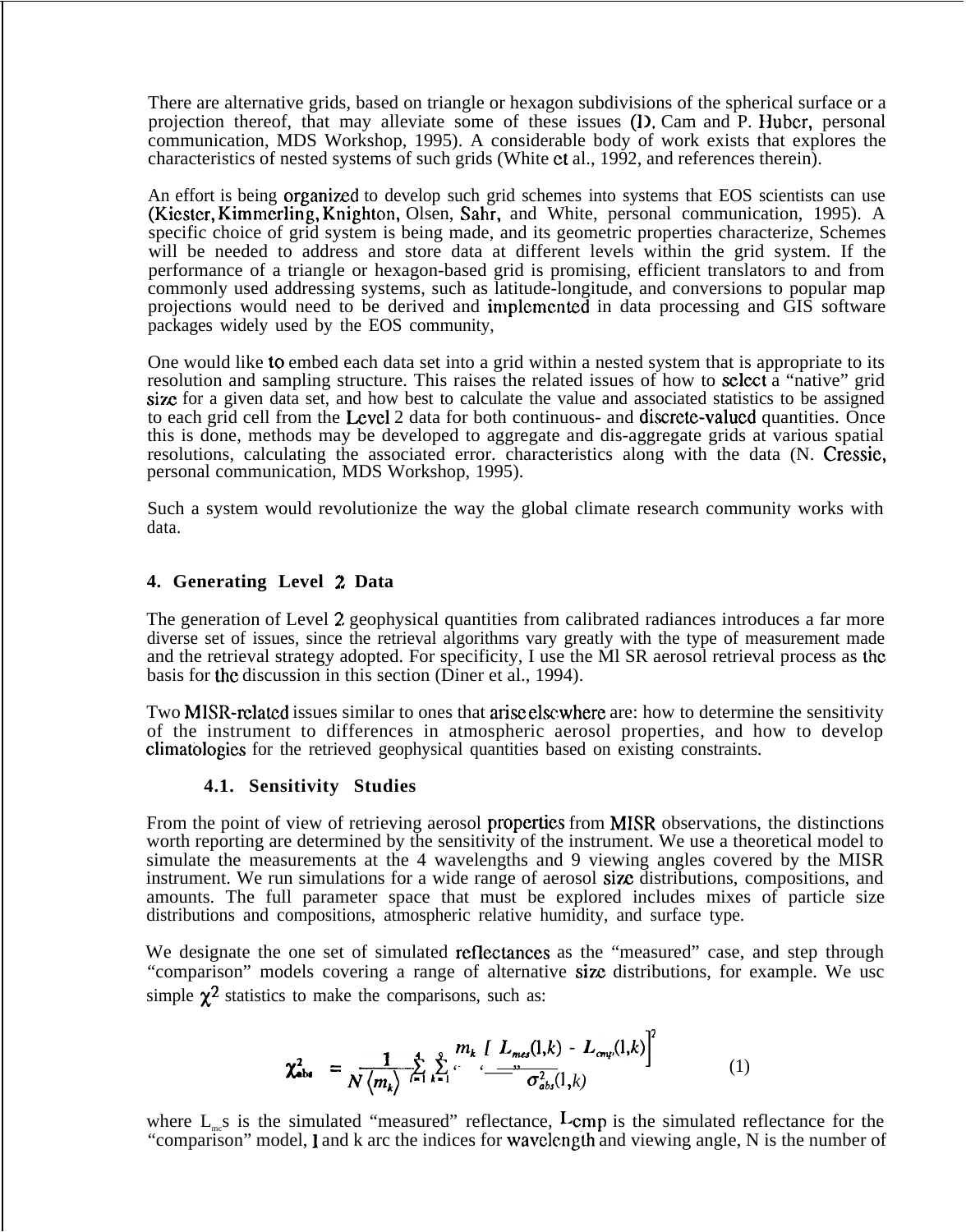measurements included in the calculation, and  $\sigma$ abs is the absolute measurement error in the reflectance.  $m_k$  is the weight for terms related to viewing angle k, and  $\langle m_k \rangle$  is the average of the weights for all the viewing angles included in the sum.

Comparisons made in this way reduce the information content of as many as 36 individual measurements (4 wavelengths  $\dot{x}$  9 angles) to a single. number. There is more information in the data. Two partly independent ways to compare cases are the maximum deviation of all the measurements used, and a  $\chi^2$  statistic weighted by the measurements at the nadir angle:

$$
\chi_{\text{geom}}^2 = \frac{1}{N \left\langle m_k \right\rangle} \sum_{i=1}^4 \sum_{k \text{ and } i}^{k} \frac{L_{mes}(1,k)}{L_{mes}(1, nadir)} \frac{L_{cmp}(1,k)}{L_{cmp}(1,nadir)} \tag{2}
$$

where  $\sigma_{rel}$  is the relative measurement error. We arc experimenting with combinations of these metrics as the criteria to be used for evaluating the comparison cases, both in the sensitivity studies, and in the retrieval algorithm.

Our approach to covering the parameter space is also simple. We are planning first to vary particle size distribution and amount for fixed composition, establishing the minimum number of sizes needed to represent the range of expected values within the instrument sensitivity. The discrete sizes will be used to determine sensitivity to composition, which is represented by the particle index of refraction. The sensitivity to mixtures will then be tested by a similar process.

These procedures are well-defined and systematic. But they arc empirical, and it is impractical to capture every possible combination of conditions with them. In the absence of new ideas, we will live with these limitations.

# 4.2. **Climatologies**

The Level 2 retrieval algorithms for EOS must run in an automatic mode, rapidly processing huge amounts of data at computing facilities far from the purview of the instrument teams. As a first step in understanding the results, we plan to automatically compare them with " the expectations" - a climatology initially based on the best data available prior to launch.

Consider the aerosol climatology. The quantities of interest are the aerosol column amount and the aerosol "type", which summarizes particle composition, size distribution, and shape. There exist global satellite estimates of aerosol amount at 1 km resolution, over oceans only, on a weekly basis for almost seven years. For these observations, particle type is assumed. There arc global models of four of the main particle types, at spatial resolutions ranging from about 100 km to about 1000 km, at monthly or seasonal intervals. Numerous *in situ* measurements have also been made, with every conceivable spatial and temporal sampling. Some report aerosol amount, others provide information about aerosol type, and a few include both.

How do wc merge all these data into a "climatology?" Our current approach is to ingest monthly cases of the global satellite data set into our geographic information system (GIS) as the primary constraint on aerosol amount. We will then use the global models to assign aerosol type, on a region-by-region basis (Figure 1). It is undecided as yet how the mix of particle types will be determined from the models, or how the uncertainty in the results will be obtained. We plan to use *in situ* measurements where available, to *improve* the constraints placed by the global data *sets*. Again wc are undccidcd as to how to weight the information from different data sources, and how to assign uncertainties. Lastly, we must develop the algorithm that compares the aerosol properties derived from the' satellite data with the climatology, and assigns a measure of "likelihood" to the result.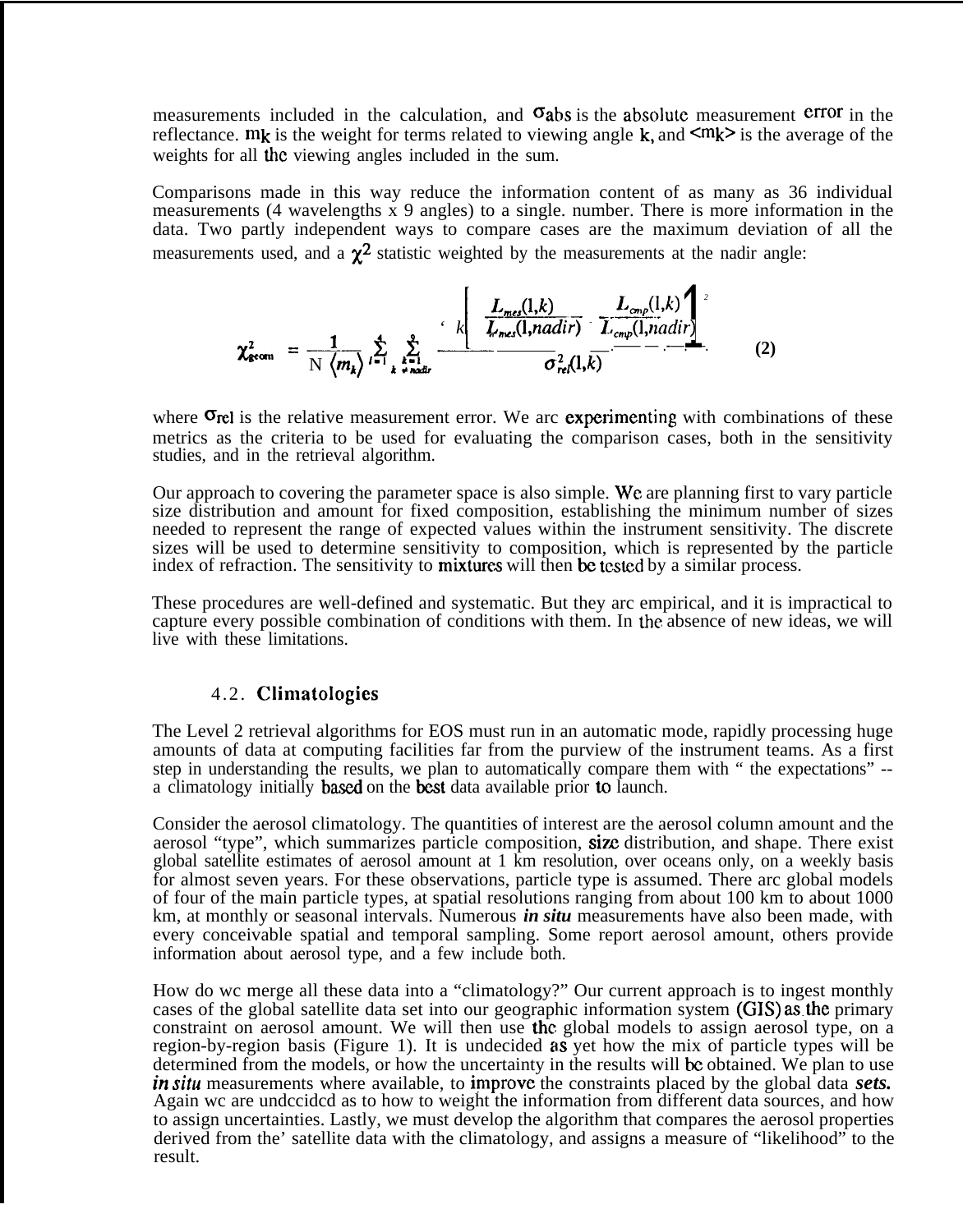Wc will develop pragmatic approaches to each of these problems, but a formal procedure for constructing a climatology of this sort is beyond our current capability.

#### 5. **Summary of Issues**

This paper concentrates on matters of potential interest to the statistics community that relate to the generation of Level 2 and Level 3 data from EOS instruments (Table 1). For Level 3 data, the main issues are: defining an effective system of nested grids, deriving procedures for ingesting Level 2 data into the system, and developing algorithms for aggregating and translating data that is in the system. Level 2 data presents a more diverse set of issues; we focused on performing sensitivity studies and developing **climatologies**.

The EOS community is preparing to derive geophysical quantities from measurements that will begin appearing in June 1998. All being well, wc will soon face the challenges of actually studying the data, summarizing the trends, identifying and characterizing the exceptions, and exploring the implications of the results for further data acquisition, and for global climate change... more than enough to keep several large and active communities of researchers very busy.

#### **Acknowledgments**

I thank my colleagues on the EOS MISR Team for providing the context for this work. I also thank the participants in Massive Datasets Workshop for their interest in our data handling issues, and their patience with our naive approach to profound problems in statistics. This work is performed at the Jet Propulsion Laboratory, California Institute of Technology, under contract with the National Aeronautics and Space Administration, through the EOS office of the Mission to Planet Earth.

#### **References**

Committee on Data Management and Computation (CODMAC), Data Management and **Computation. ... olume 1: Issues and Recommendations**, Space Science Board, National Academy of Scicnccs, pp. 167, 1982. '

Diner, J., W. Abdou, T. Ackerman, J. Conel, H. Gordon, R. Kahn, J. Martonchik, S. Paradise, M. Wang, and R. West, MISR Level 2 Algorithm Theoretical Basis: Aerosol/Surface Product Part 1 (Aerosol Parameters), EOS Project Documen~NASA/JPL-D11400, 1994. or Sciences, pp. 167, 1982.<br>
Diner, J., W. Abdou, T. Ackerman, J. Conel, H. Gordon, R. Kahn, J. Martonchik, S. Paradise,<br>
M. Wang, and R. West, MISR Level 2 Algorithm Theoretical Basis: Aerosol/Surface Product Part<br>
1 (Aer

Green, R., and B. Wielicki, Selection of a nestable Grid for EOS products, NASA Langley Research Center Internal Memorandum, CERE5 Science Team, September, 1995a

Center Internal Memorandum, CERES Science Team, September, 1995b.

Kahn, R., R.D. Haskins, J.E. Knighton, A. Pursch, and S. Granger-Gallegos, "Validating a large geophysical data set: Experiences with satellite-derived cloud parameters", Symposium on Interface, Computing Science and Statistics, 133-140,1991. Memorandum, CERES Science Team, September, 1995a.<br>
icki, Transfrming data from Grid A to Grid B, NASA Langley Research<br>
dum, CERES Science Team, September, 1995b.<br>
J.E. Knighton, A, Pursch, and S. Granger-Gallegos, "Valida

White, D., A.J. Kimmerling, and W.S. Overton, Cartographic and geometric components of a global sampling design for environmental monitoring,  $Cartogr$ , and Geograph, Inform. Svst. 19, 5-22, 1992.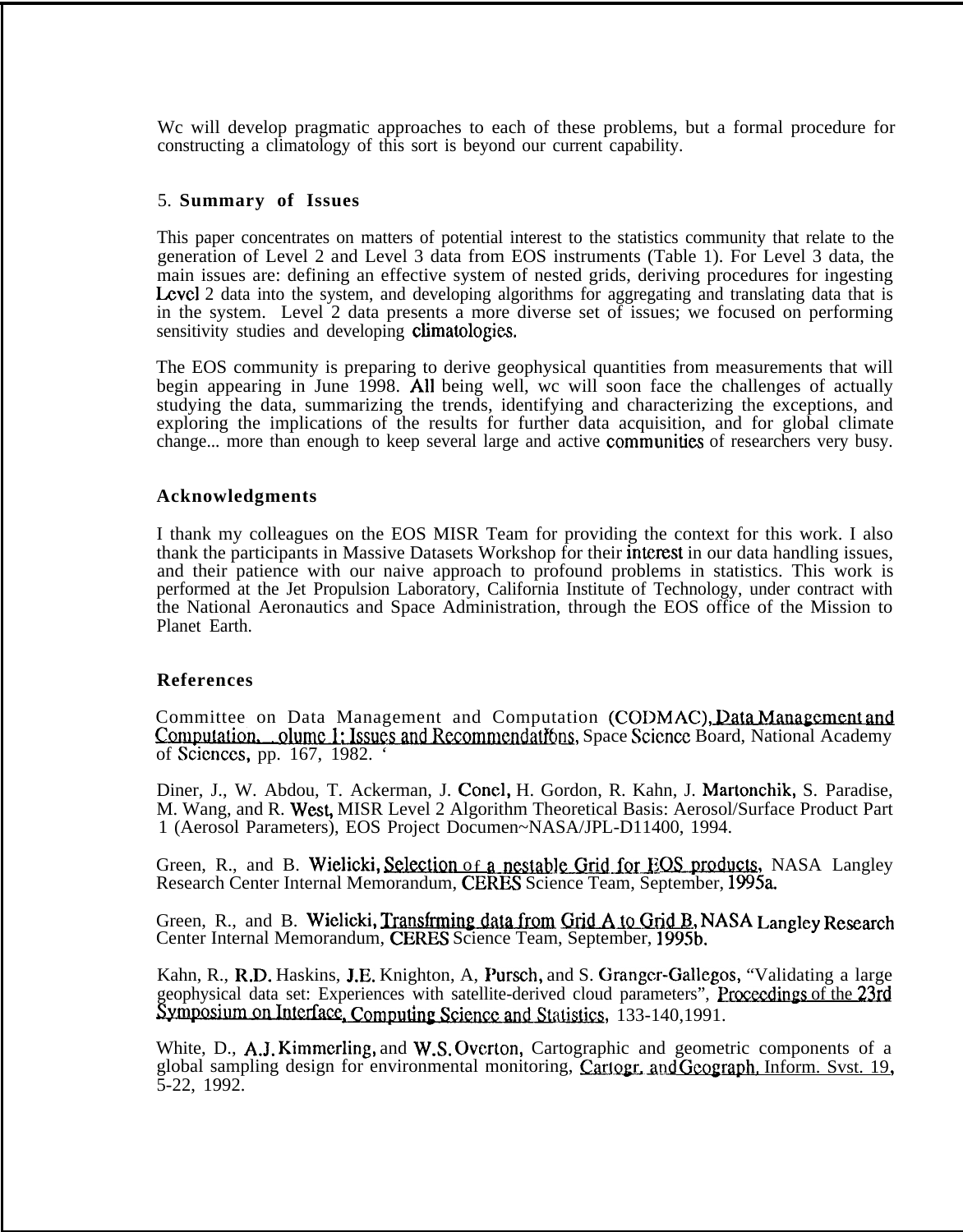# **TABLE 1. SUMMARY OF ISSUES**

#### **General Data Processing --**

Throughput Storage **Distribution** Sorting **Searching** Documenting Assumptions, Constraints, Data Quality

### **Creating Level 3 Data --**

Choice of Nested Grid System and Associated Software Binning Algorithm (Continuous- and Discrete-Valued Quantities) Measures of Certainty for Comparisons Among Level 3 Products

# **Sensitivity Studies --**

Choice of Metrics to Distinguish Cases Strategy for Running Cases in Multi-Dimensional Space Data Visualization Techniques for Analyzing Results

# **Climatologies --**

Approach to Combining Model-Based and Observational Constraints Approach to Applying "ClirnatoIogical Constraints" in the Retrieval

# **Studying the Observations --**

**Summarizing Trends** Identifying and Characterizing Exceptions (swprises)